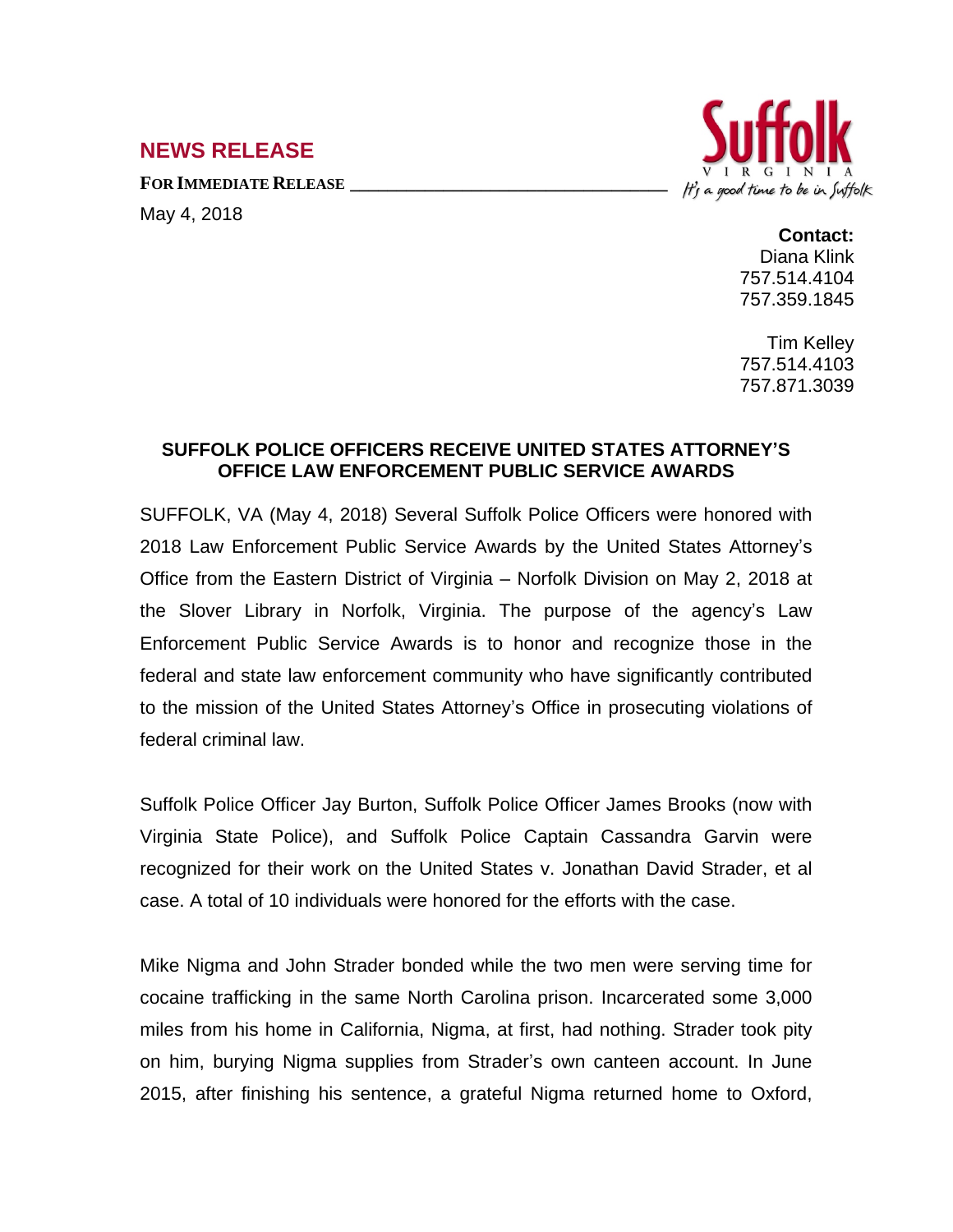California and began supplying his former cellmate, Strader, with methamphetamine through overnight mail. By the time he was arrested on May 23, 2017, Nigma had supplied Strader with 10 pounds of methamphetamine. Strader and other members of Strader's drug organization sold the methamphetamine on the streets of South Hampton Roads. Strader carried a pistol and brandished it, as necessary, to collect drug debts. During this time, Nigma send another 10 pounds of methamphetamine through the mail to a separate group of drug dealers in Pinnacle, North Carolina.

Hearing there was a "new player in town", these investigators set out to identify "Fat Boy", the nickname by which Strader was known on the street. Using every investigative technique at their disposal – physical and electronic surveillance, witness interviews, search warrants, arrests and drug seizures – these investigators applied a full court press to the Strader drug organization and its California source of supply. On December 4, 2017, the Court sentenced Strader to 360 months' imprisonment. On November 6, 2017, the Court sentenced David Lupton, a street-level dealer for Strader, to 120 months' imprisonment. On February 20, 2018, the Court sentenced Nigma to 151 months' imprisonment. John Strader's brother Joey Strader, another street-level dealer, was sentenced to 175 months.

Suffolk Police Department Detective Rachelann Cain, assigned to the FBI Joint Terrorism Task Force, was recognized for her work on the United States v. Lionel Williams case. A total of 8 individuals were honored for their efforts with the case.

Lionel Williams twice attempted to send money from Suffolk to people he believed were ISIS financiers, but who were actually FBI employees. He then began planning and gathering materials for a local terror attack that he hoped would end in his death. Instead, due to a tenacious investigation, led by FBI SA Maciek Kepka and TFO Rachelann Cain of the Suffolk Police Department, with support from numerous other members of the FBI's Joint Terrorism Task Force